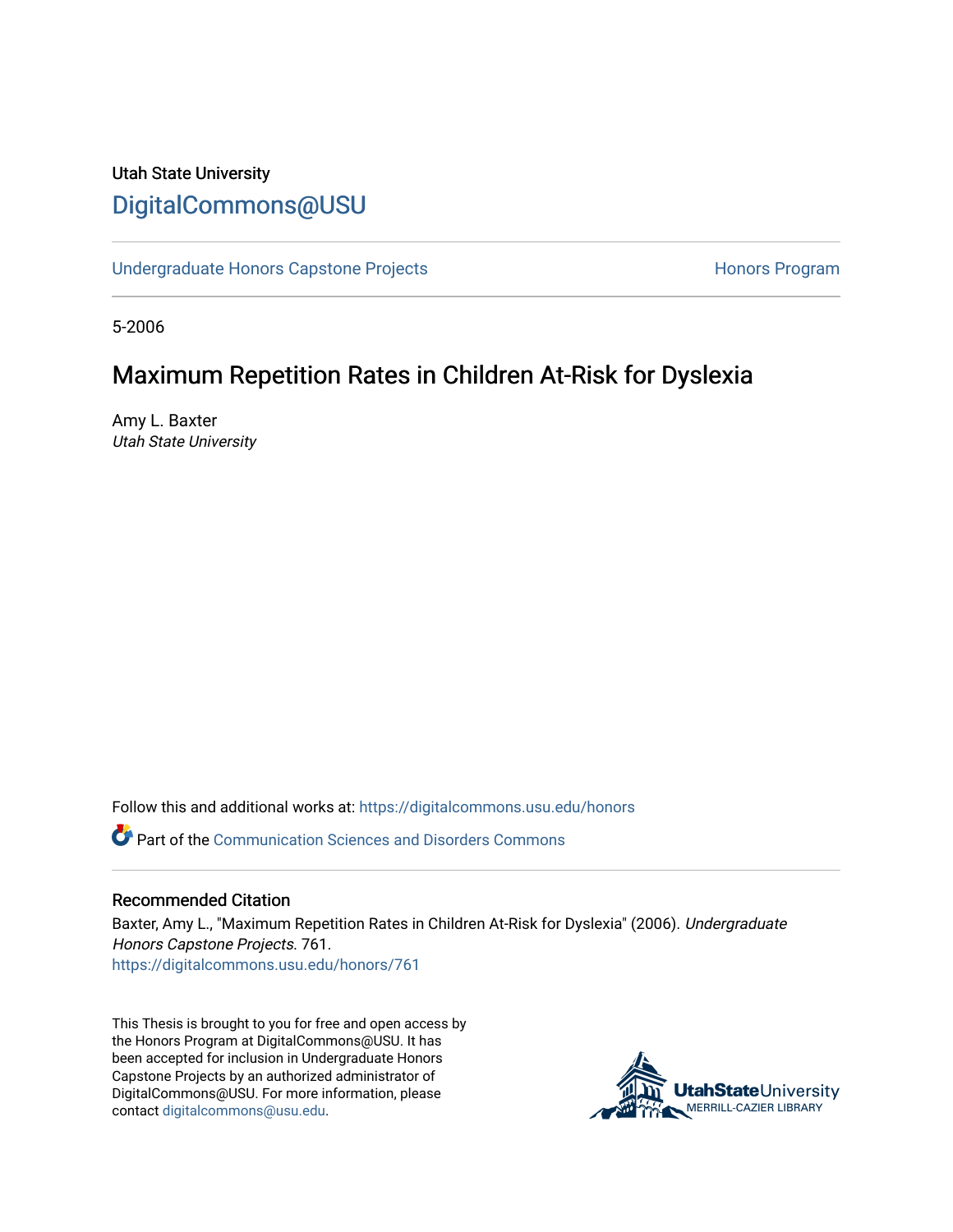# Maximum Repetition Rates in Children At-Risk for Dyslexia

by

Amy L. Baxter

#### Thesis submitted in partial fulfillment of the requirements for the degree

of

#### DEPARTMENT HONORS

in

## Communicative Disorders & Deaf Education

Approved:

Thesis/Project Advisor

Dr. Kim Corbin-Lewis

Department Honors Advisor

Dr. Sonia Manuel-Dupont

Director of Honors Program

Dr. Christie Fox

UTAH STATE UNIVERSITY Logan, UT

2006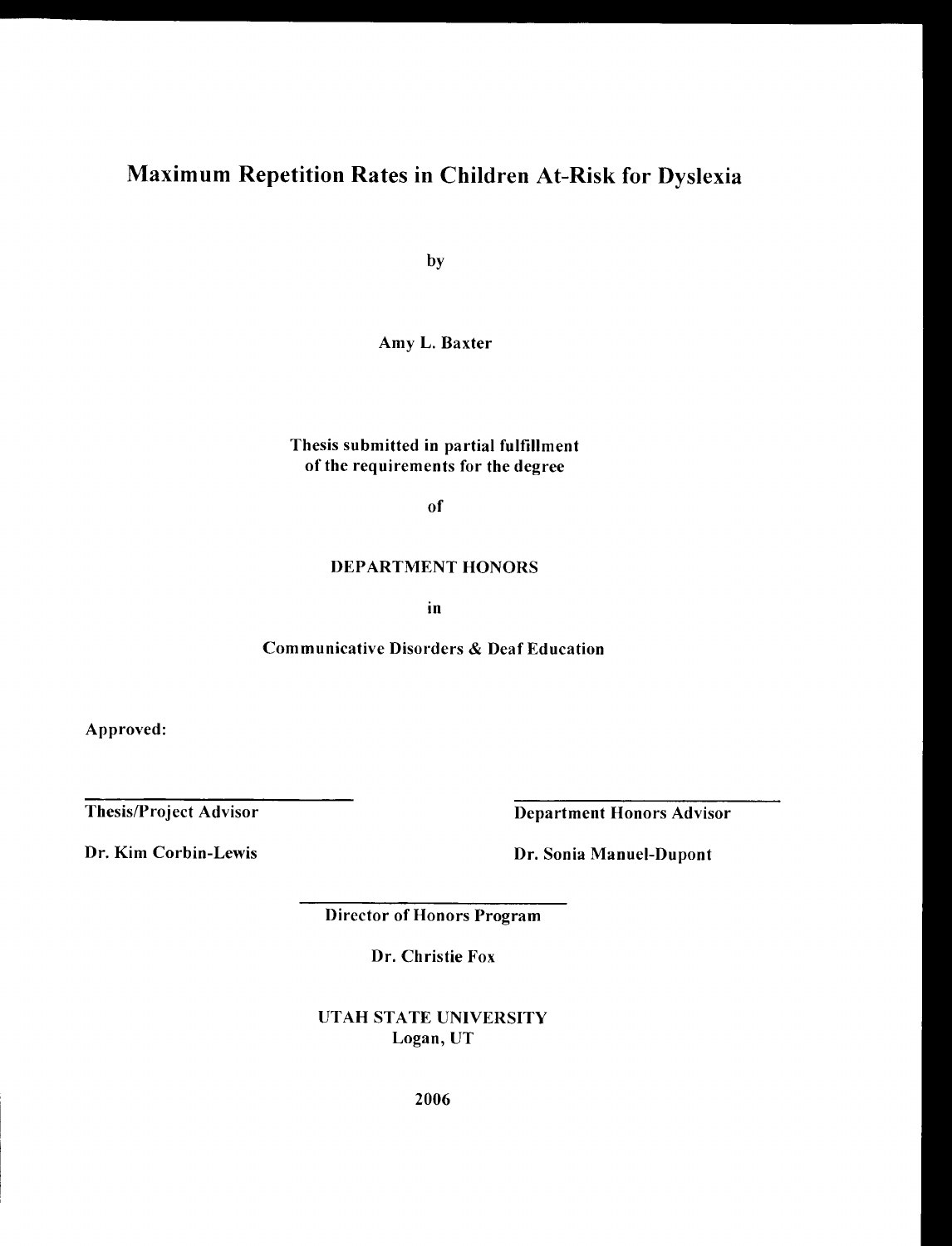#### **Introduction**

My senior thesis has focused on current research exploring precursor communication skills being conducted by Dr. Ben Massen at the Radboud University Medical Center in Nijmegen in the Netherlands. To that end, I worked in an acoustics lab analyzing Maximum Repetition Rates (MRR), also known as diadochokinetic rates, DDKs, in young children's speech development. This four year funded research project began in 2004.

In this paper I will provide an overview of the underlying theoretical considerations guiding the study and then describe my particular contribution to the effort, completed during Fall semester 2005 while I was a foreign exchange student.

#### **Description of Research Study**

This is a longitudinal study that follows the communication development of children from two months to five years of age. The study will then go on to measure their reading and spelling skills during their first years of schooling. Study participants come from a wide geographical region in Amsterdam, Groningen, Nijmegen, and Utrecht. All study participants in each city provided the same baseline measures and included hearing acuity, measures of phonetic and visual processing skills, early development of typical behaviors and vocabulary (reported by parent questionnaires), nonverbal intelligence, and measures of receptive and expressive language, and phonological awareness between the age of 3:6 to 5 years. (Maassen, 2005) These are the shared assessments across all study subjects. As well, each participating city is focusing on additional aspects of language development in the subject cohort. In Groningen further assessments are being done in the areas of grammar and morphological development. The researchers in Amsterdam are focusing on the cognitive attributes of attention and inhibition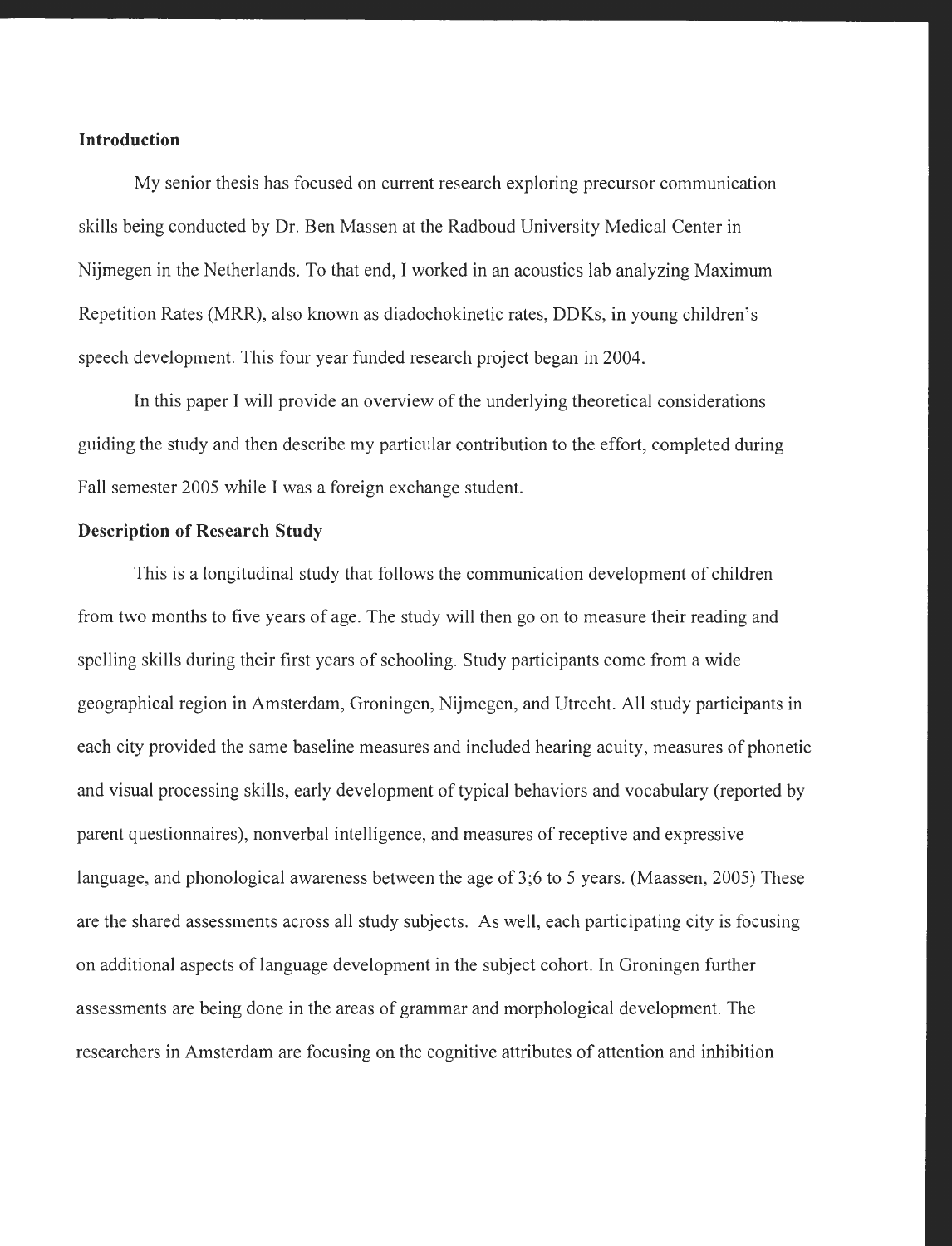function, and developmental phonology is being assessed in Nijmegen. The researchers in Utrecht are doing a study focusing on children with specific language impairments (SLI).

There are two main research questions being targeted in this study. By closely tracking the children from a young age up until they start school, every step of their language development process can be closely followed. The first main question of the study is "what are the developmental interactions (direction of causality) between mild speech-language impairment, phonological processes and phonological awareness, and reading and spelling problems?" (Maassen 2005) The researchers are trying to determine if there is a relationship between these different areas of language. Does a problem in one of these areas adversely affect another area creating a deficiency in the child's language? The researchers are also looking at problems with neurophysiological processes. Is there a problem with any of the systems (speech motor control, phonological and syntactic systems, perception, lexicon) involved in speech and/or reading and writing? If so, is this neurophysiological deficit related to any external speech and/or literacy problem?

The next question addresses specificity. If there are external speech and/or literacy problems or behaviors found, can these indicate a specific disability? Are there certain behaviors or a combination of behaviors that are specific to auditory processing disorders (APD), specific language impairment (SLI), developmental apraxia of speech (DAS), or dyslexia?

Children with dyslexia, speech motor control problems, and specific language disorders often share a number of impaired early language skills. Often, it is impossible to tease out what deficit was first manifested and whether one deficit lead to another. A longitudinal research design is best able to examine these questions.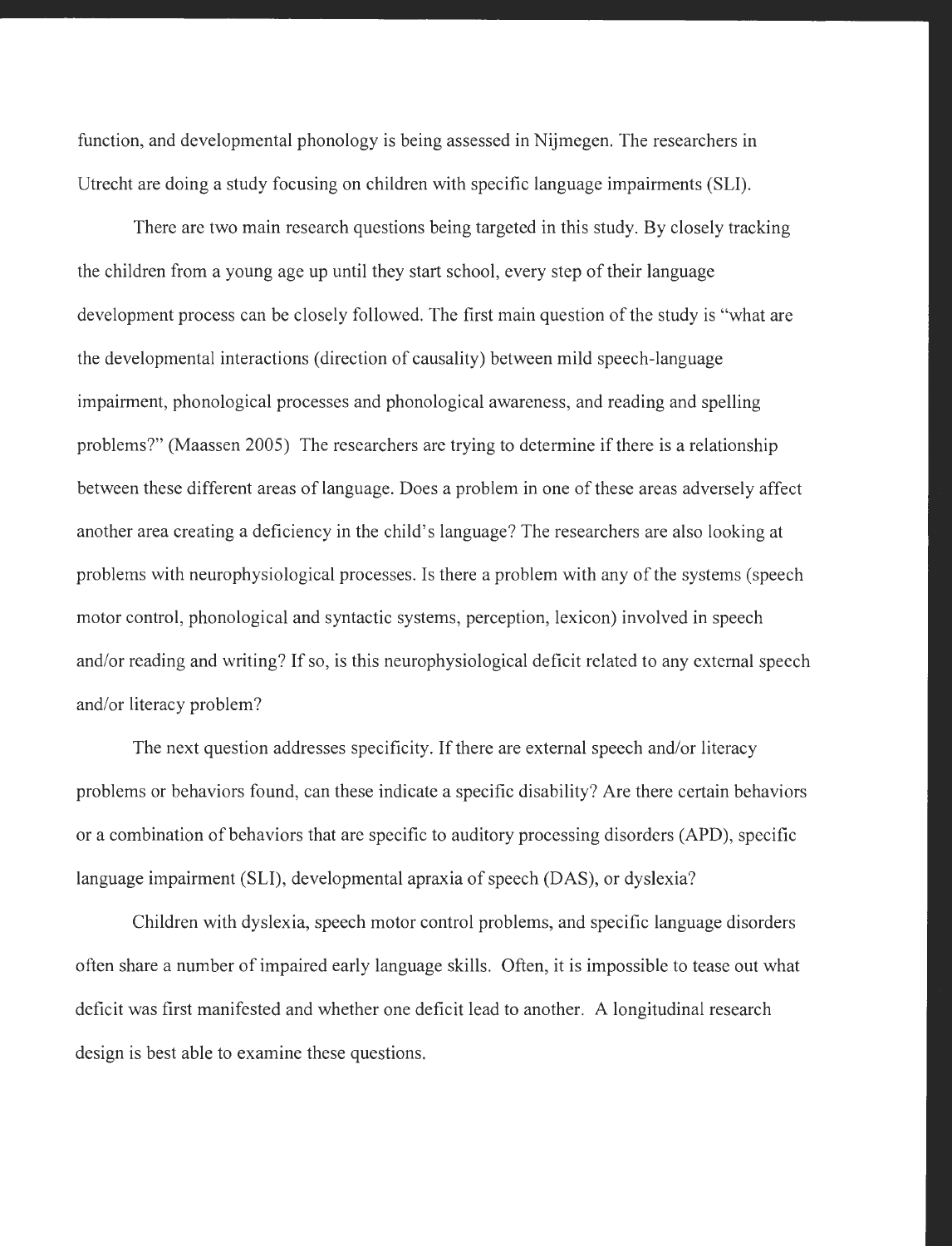In order to address these questions, the researchers in Nijmegen selected the following

speech tasks and analyses:

Speech tasks

- picture naming
- word and pseudo-word repetition
- maximum repetition rate of mono-, bi- and trisyllabic sequences (DDKs)
- sentence imitation

Speech analyses

- Broad phonetic transcription, followed by statistical analyses of phoneme production and phonological analyses of phonemes in context (syllable structure; consonant cluster; consonant-vowel combinations).
- Acoustic analyses aimed at assessing speech and movement rate, pauses, variability in repeated productions, segment lengths, spectral quality and coarticulation effects. (Ben Maassen, 2005)

## **MMR Acoustic Analysis**

My part in this research study, and the basis of my senior thesis was the analysis of the

DDK measures collected by the researchers in Nijmegen. The use of diadochokinetic rates (DDKs) are an appropriate motor control task when assessing the developmental skills of multiple age groups. They are particularly appropriate when working with children who are atrisk for dyslexia. There was a study done targeting dyslexic teenagers. The teenagers (mean age of 13) with dyslexia performed significantly worse than the control group on all DDK tasks, particularly the more complicated consonant-vowel syllable strings (Angela Fawcett & Nicolson, 2002). DDKs are useful in assessing motor coordination and articulatory control and are an important part in the evaluation of speech motor skills in children (Thoonen, Maassen, Gabreels, & Schreuder, 1998).They are particularly good for kids with dyslexia because the linguistic component involved in word repetition is eliminated (Angela Fawcett & Nicolson, 2002).

I analyzed speech data for 25 children aged 53 mos. Ten of these children were at-risk for dyslexia based on a family history where at least one parent had dyslexia. The other 15 children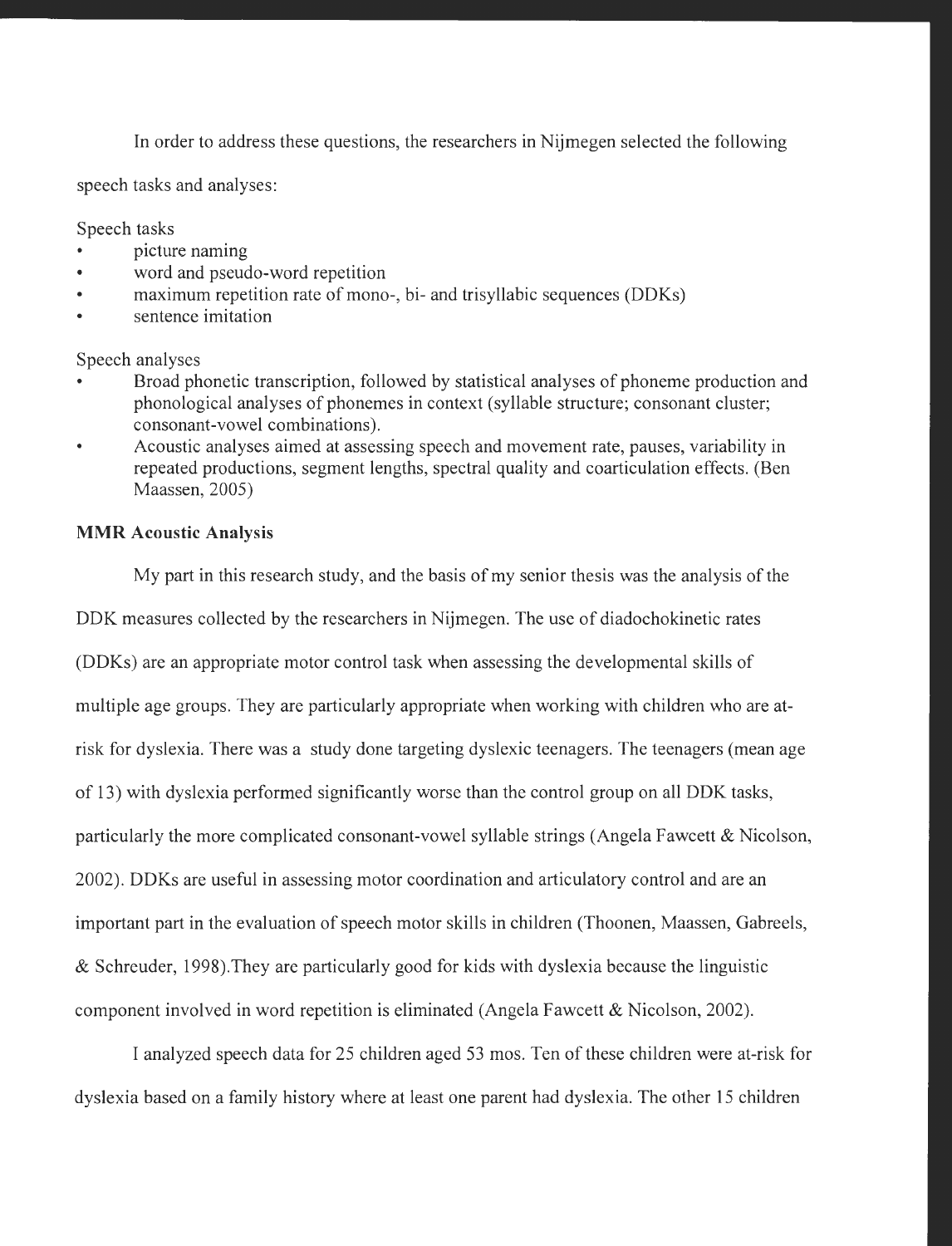served as the control group. I analyzed average length of the syllable utterance, (strings of /pa/, /ta/ and /ka/ produced at a rapid rate by each child). These data were saved to the "averages" spreadsheet. I also measured the duration of each multiple consonant-vowel combination in /pata/ and /pataka/, This was done for each acceptable sample available. For the second measurement, recorded in the "syllables" spreadsheet, I selected the best sample in each category and measured the duration of each gesture in the sample. There were ten categories: /pa/ fast, /pa/ normal, /ta/ fast, /ta/ normal, /ka/ fast, /ka/ normal, /pata/ fast, /pata/ normal, /pataka/ fast and /pataka/ normal. Following is an explanation of the data I received and my methods of analysis. There is also a description of the spreadsheet I created. Raw data are not included due to proprietary concerns.

#### **Sample Selection**

The recorded data consist of three different types of diadochokinetic **(DDK)** speech tasks: monosyllabic (/pa/ /ta/ /ka/), bisyllabic (/pata/), and trisyllabic (/pataka/ )samples. These five gestures were typically performed at both a normal (n) and fast (s) speech rate. All three types of speech tasks are included in both the "averages" and the "syllables" spreadsheets. Inclusion criteria for each sample included:

- 1. All repetitions must be correct
- 2. Repetitions must be consecutive

Best sample operating definition included:

- 1. Steady rate of repetitions
- 2. Firm consistent voice  $-$  no fluctuation in intensity or pitch
- 3. Best graphic display on spectrogram

For monosyllabic gestures, five correct consecutive repetitions had to be produced. For bi and trisyllabic gestures only three correct consecutive repetitions had to be present. Each speech task has a normal and fast rate whenever possible. Both regular and failed speech samples were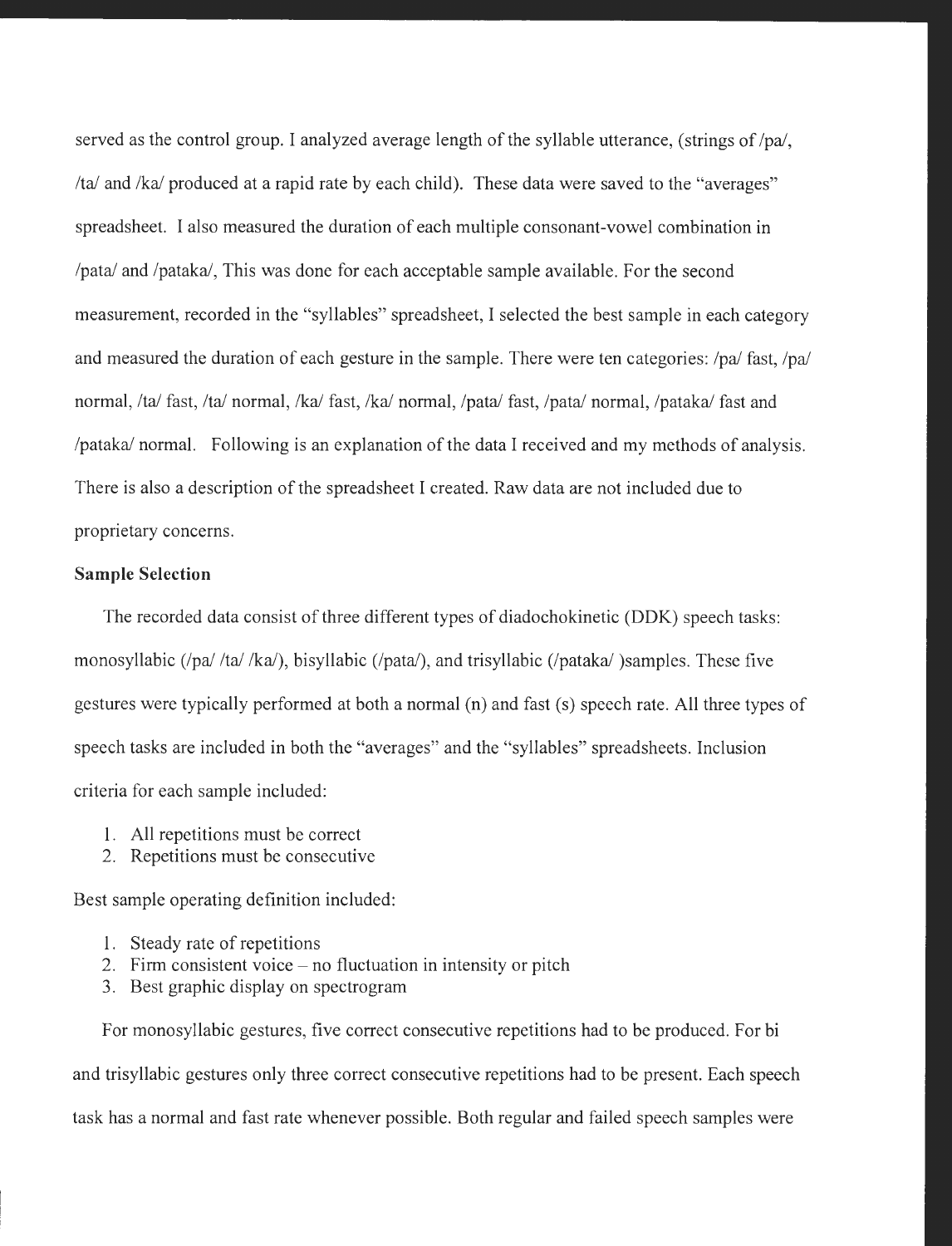used. A sample was considered failed if not every repetition was correct. A failed sample was only used when a regular sample was not present. When using a failed sample, correct consecutive repetitions were pulled from the sample and used as a regular sample.

### **The Averages Spreadsheet**

In the averages spreadsheet 4 numbers were calculated. When using monosyllabic tasks, only two numbers were calculated: seconds/syllable and average seconds/syllable. For bi and trisyllabic tasks all four numbers are present. These are: seconds/syllable, seconds/item, average seconds/item, and average seconds/syllable. Seconds/syllable and second/item were calculated for each speech sample that met the criteria. The average seconds/syllable and average seconds/item were the averages of the seconds/syllable (and item) measurements so there would be only one number for each category.

The analysis was done using the Praat program. When viewing a spectrogram in this program a light blue voicing line is visible. Each analysis was based on this line. The total time duration measurement of the sample started at the beginning of this line on the first correct syllable and terminated at the end of the last correct syllable in the sequence. (See figure below)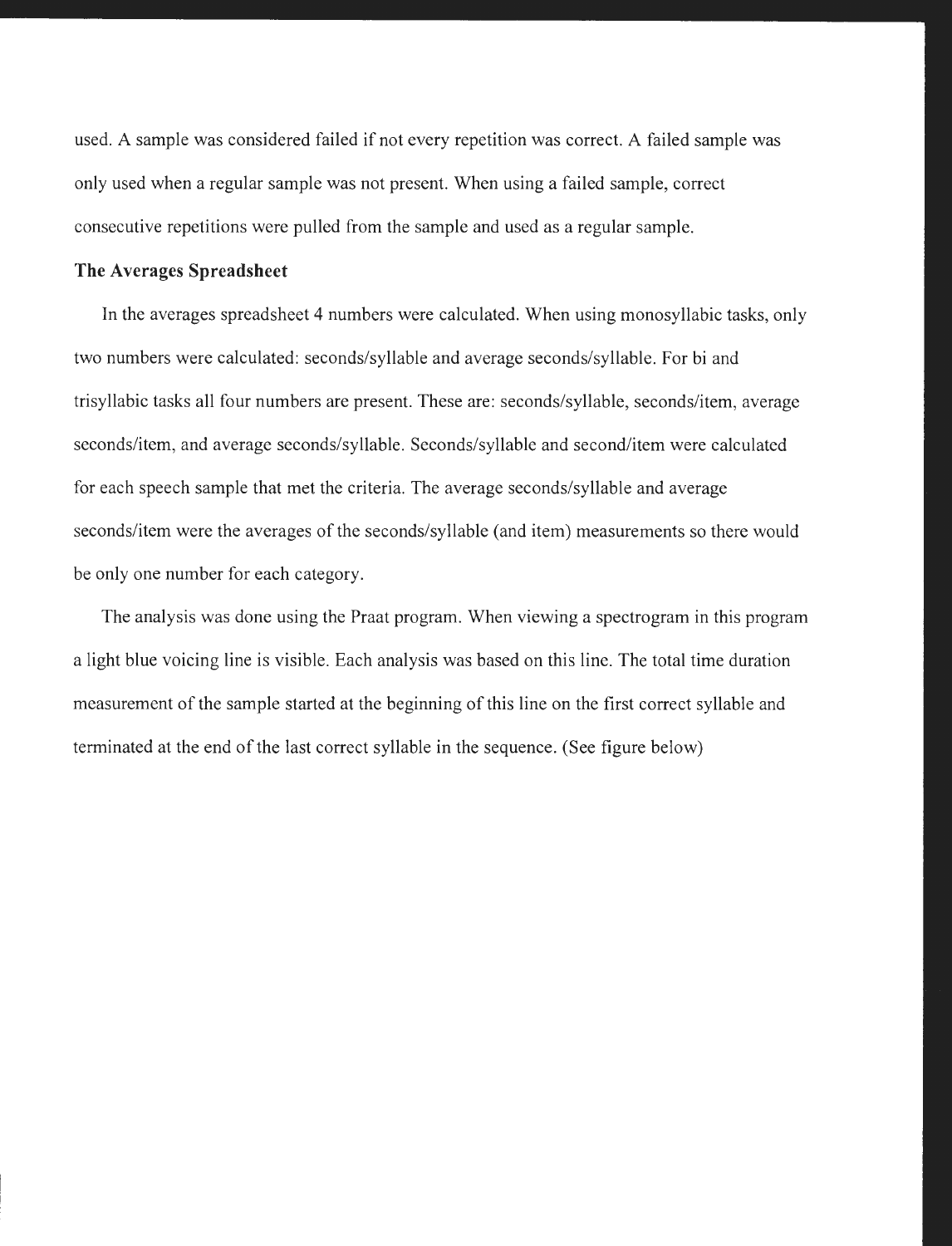



The total time duration was measured for each speech sample. To find the seconds/syllable, the total time duration was divided by the number of gestures present. The number of syllables was not constant through each sample. The total time duration was divided by the number of syllables present to find seconds/syllable and also to make the numbers comparable. By doing this, the number of syllables is not a factor that will skew the results. After finding the seconds/syllable, the last number to calculate for monosyllabic sequences was the average seconds/syllable for each sound and rate. If there was only one sample in the category, the number was the same as the seconds/syllable. If there was more than one number in the category, the average was calculated.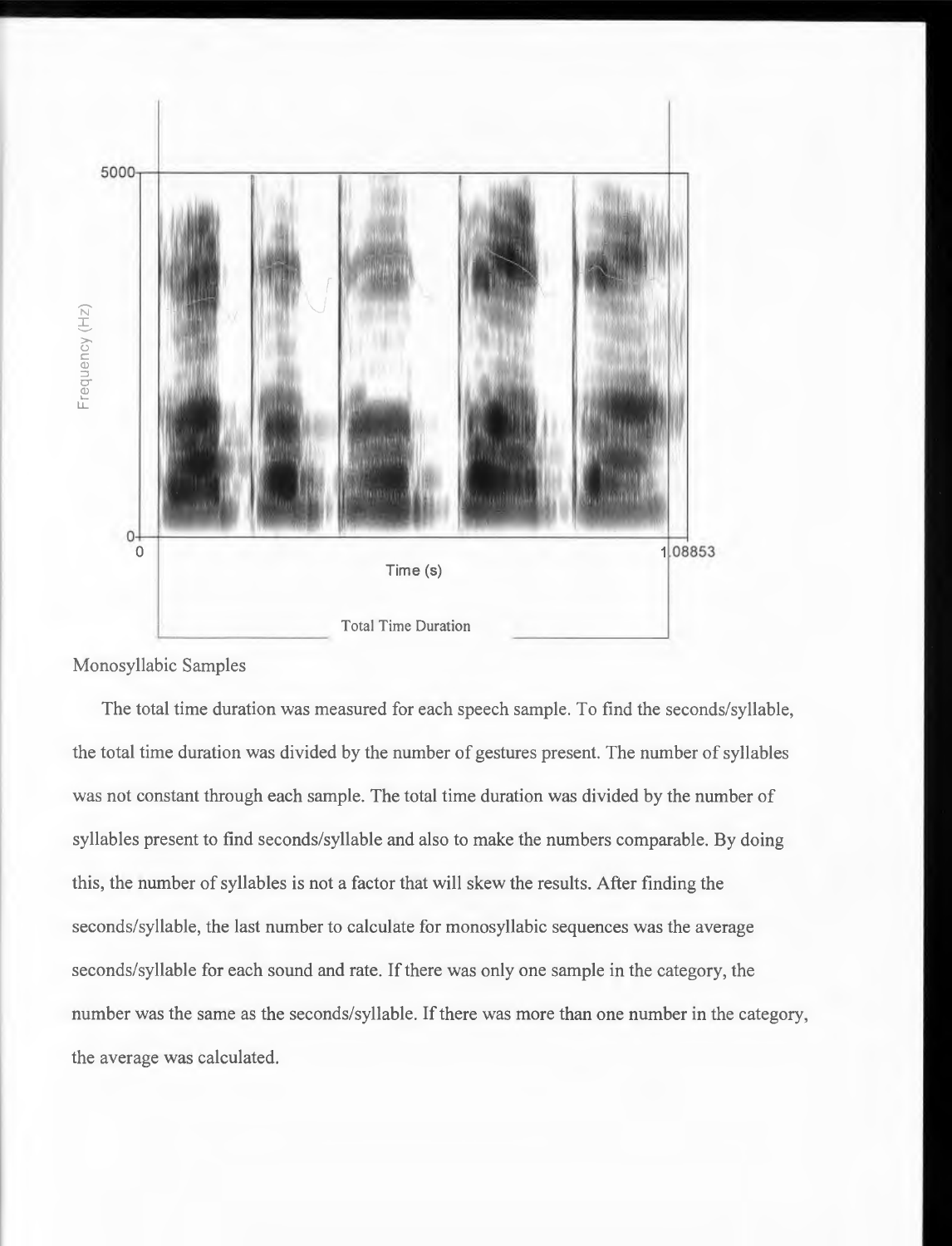Bi and Trisyllabic Samples

For bi- and trisyllabic samples, the same measurement techniques described above were used. Once the total duration was found, the seconds/string was calculated. Seconds/string was the duration of each /pata/ or /pataka/. To find this number the total time duration is divided by the number of correct and consecutive /pata/ or /pataka/s present in the total time duration.

Once the seconds/string was calculated the seconds/syllable was calculated. For bisyllabic samples the seconds/string was divided by two to find the seconds/syllable. This is because there are two syllables present in /pata/. For trisyllabic sequences, the seconds/item was divided by three because of the three syllables in /pataka/.

Finding the average seconds/item was exactly the same method described above for calculating monosyllabic average seconds/syllable. When this number was found the average seconds/syllable was calculated. This was done for bisyllabic samples by dividing the average seconds/item by two. For trisyllabic sequences it was the same, except instead of dividing by two, divide by three.

#### **Jitter Measurements**

The first page of the spreadsheet "DDK Syllables" is an overview of all the syllables measured for each child. The following pages of the spreadsheet are the data for each specific sound. Jitter calculations were also done on these sound specific pages.

All measurements were done in the Praat program. The measurement started at the first burst and ended at the burst of the following syllable (See monosyllabic example Figure 1). Since a following syllable was needed for the measurement, the last syllable in each group could not be measured. This is the reason there are only four syllable measurements when there are actually five syllables present.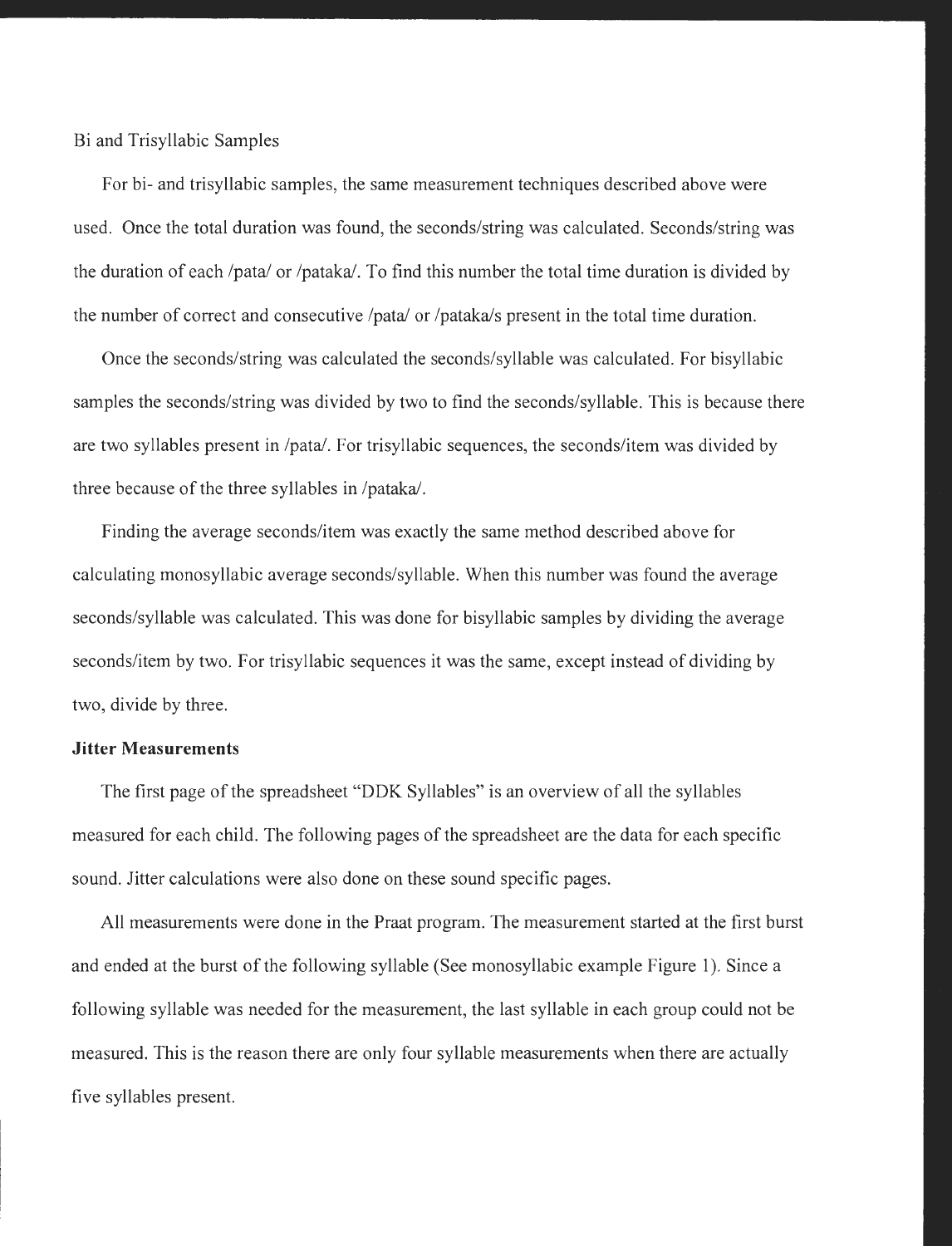

Monosyllabic samples /pa/ /ta/ and /ka/ were measured for each syllable. Bisyllabic samples measured the duration of each /pata/ (See Figure 2), and trisyllabic samples (See figure 3) measured the duration of each /pataka/ in seconds.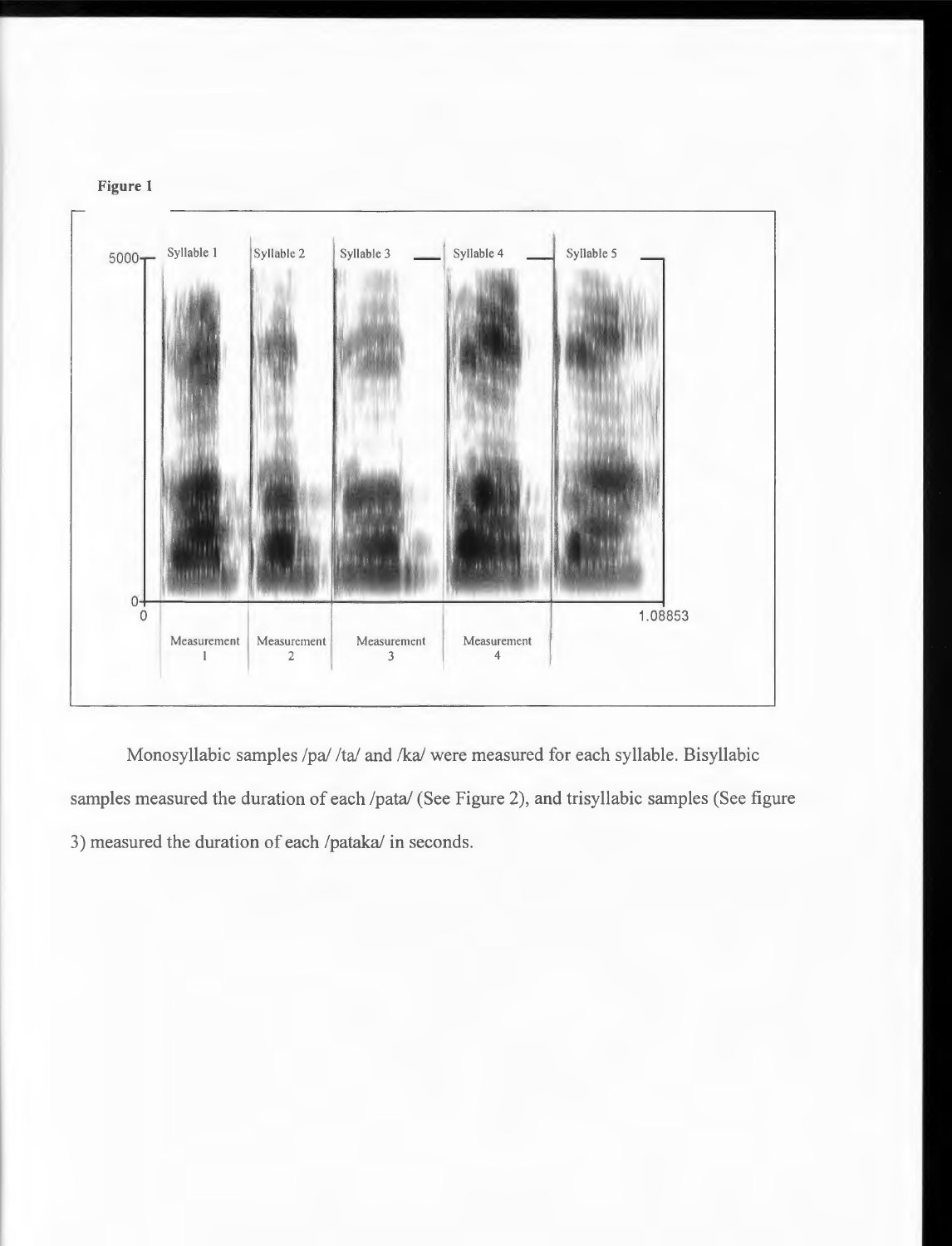



$$
\frac{\sum (D_{(i)} - D_{(i-1)})^2}{Mean}
$$

While data analysis is ongoing and statistical tests have not been run, it appeared that the at-risk children for dyslexia performed speech motor control tasks with similar speed and accuracy as the control group. It is possible that developmental differences found in later years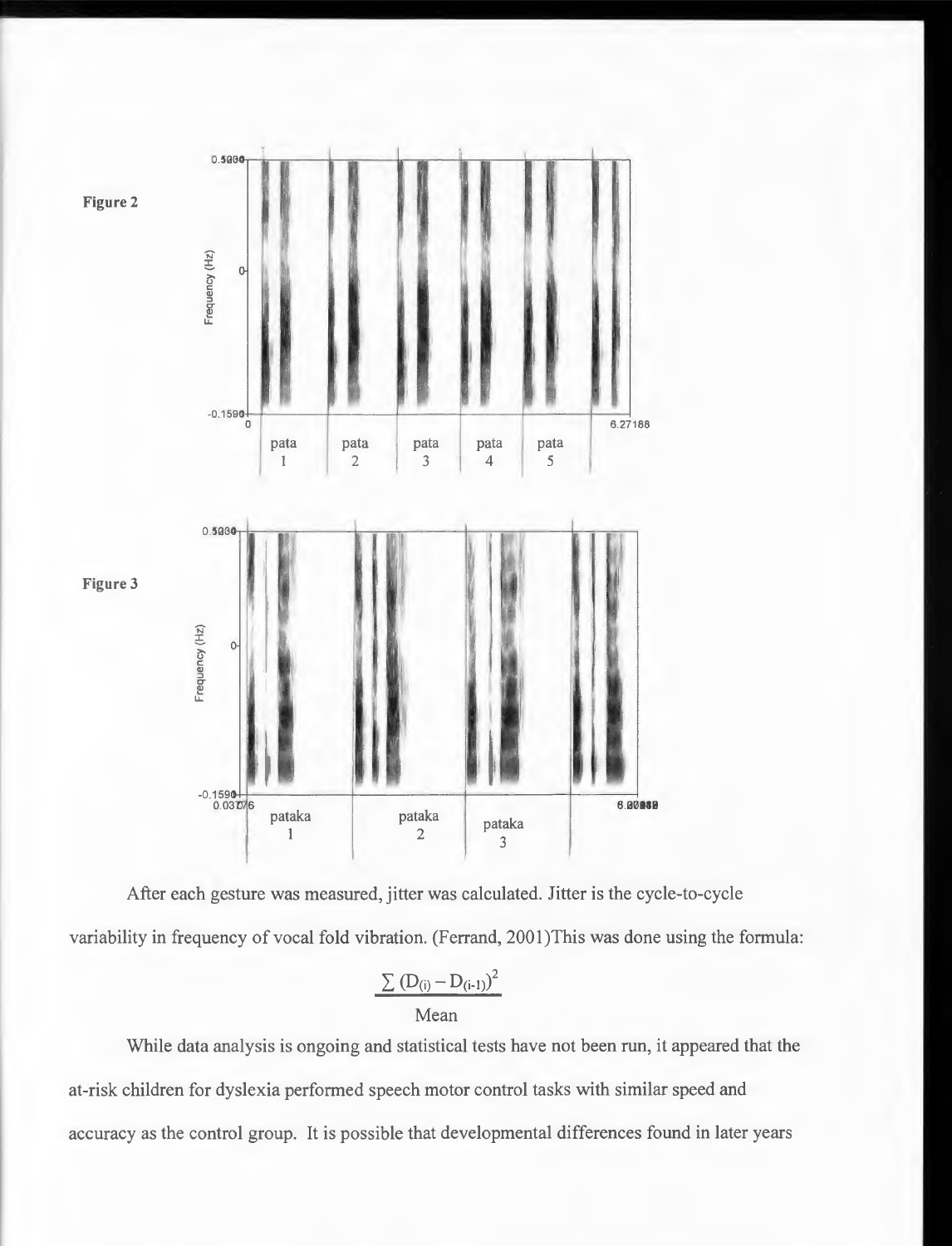between DDK rate in dyslexic and children with normal reading skills has yet to emerge by 53 months of age. Perhaps too, a larger sample size may provide different findings.

This honors project enabled me to develop sophisticated laboratory-based acoustic analysis skills of speech utterances. It has extended the foundation established in Speech Science and has allowed me to see the connection between speech motor control and other related linguistic skills such as reading and writing.